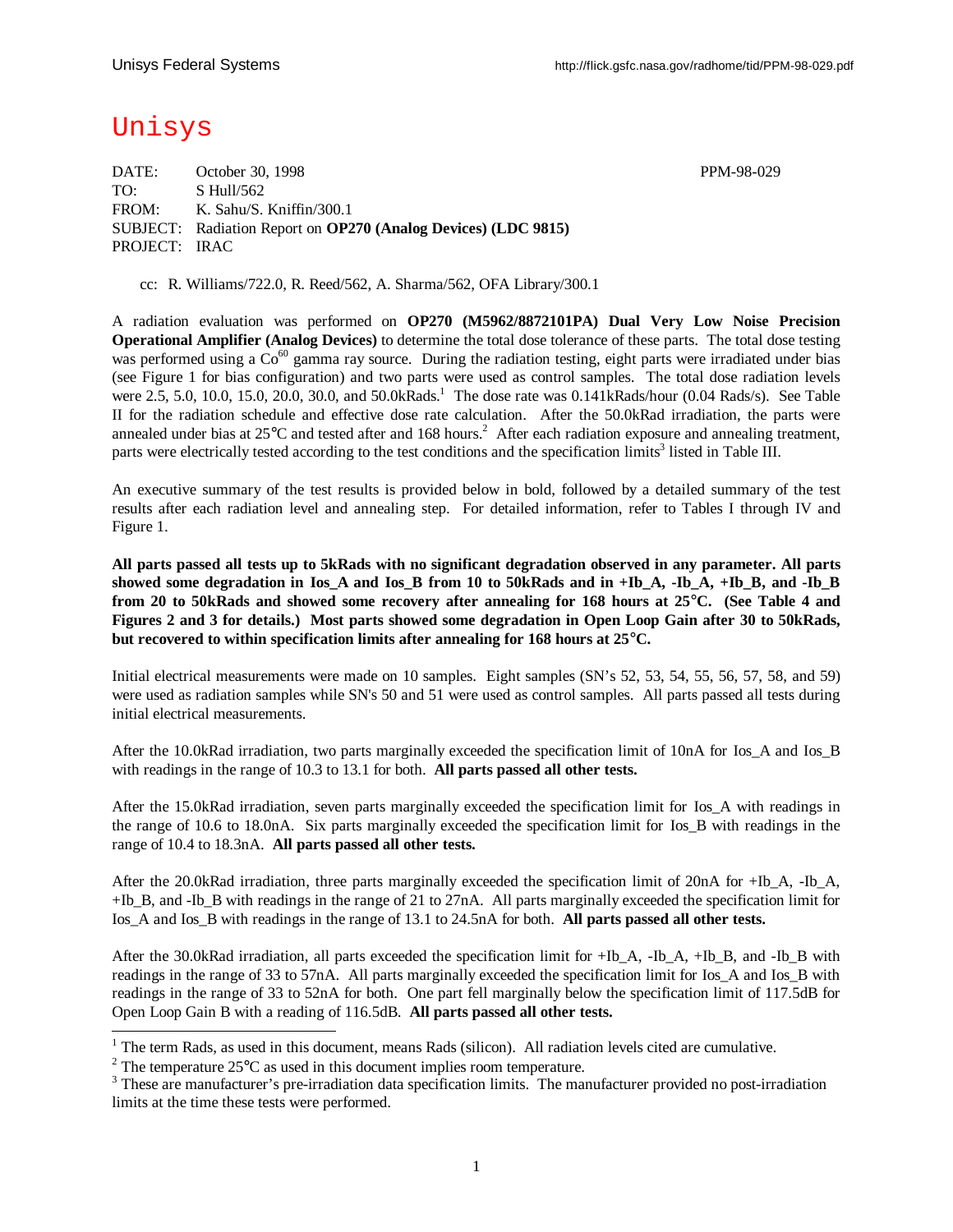After the 50.0kRad irradiation, all parts exceeded the specification limit for +Ib\_A, -Ib\_A, +Ib\_B, and -Ib\_B with readings in the range of 79 to 130nA. All parts marginally exceeded the specification limit for Ios\_A and Ios\_B with readings in the range of 79 to 123nA for both. Six parts fell marginally below the specification limit for Open Loop Gain B with readings in the range of 114.3 to 117.3dB. **All parts passed all other tests.**

After annealing the parts for 168 hours at 25°C, the parts showed some recovery. All parts exceeded the specification limit for +Ib\_A, -Ib\_A, +Ib\_B, and -Ib\_B with readings in the range of 54 to 97nA. All parts marginally exceeded the specification limit for Ios A and Ios B with readings in the range of 54 to 90nA. All parts passed Open Loop Gain B and all other tests.

Table IV provides a summary of the test results with the mean and standard deviation values for each parameter after each irradiation exposure and annealing step.

Any further details about this evaluation can be obtained upon request. If you have any questions, please call us at (301) 731-8954.

#### \_\_\_\_\_\_\_\_\_\_\_\_\_\_\_\_\_\_\_\_\_\_\_\_\_\_\_\_\_\_\_\_\_\_\_\_\_\_\_\_\_\_\_\_\_\_\_\_\_\_\_\_\_\_\_\_\_\_\_\_\_\_\_\_\_\_\_\_\_\_\_\_\_\_\_\_\_\_\_\_\_\_\_\_\_\_\_\_\_\_\_\_ ADVISORY ON THE USE OF THIS DOCUMENT

The information contained in this document has been developed solely for the purpose of providing general guidance to employees of the Goddard Space Flight Center (GSFC). This document may be distributed outside GSFC only as a courtesy to other government agencies and contractors. Any distribution of this document, or application or use of the information contained herein, is expressly conditional upon, and is subject to, the following understandings and limitations:

(a) The information was developed for general guidance only and is subject to change at any time;

(b) The information was developed under unique GSFC laboratory conditions which may differ substantially from outside conditions;

(c) GSFC does not warrant the accuracy of the information when applied or used under other than unique GSFC laboratory conditions;

(d) The information should not be construed as a representation of product performance by either GSFC or the manufacturer;

(e) Neither the United States government nor any person acting on behalf of the United States government assumes any liability resulting from the application or use of the information.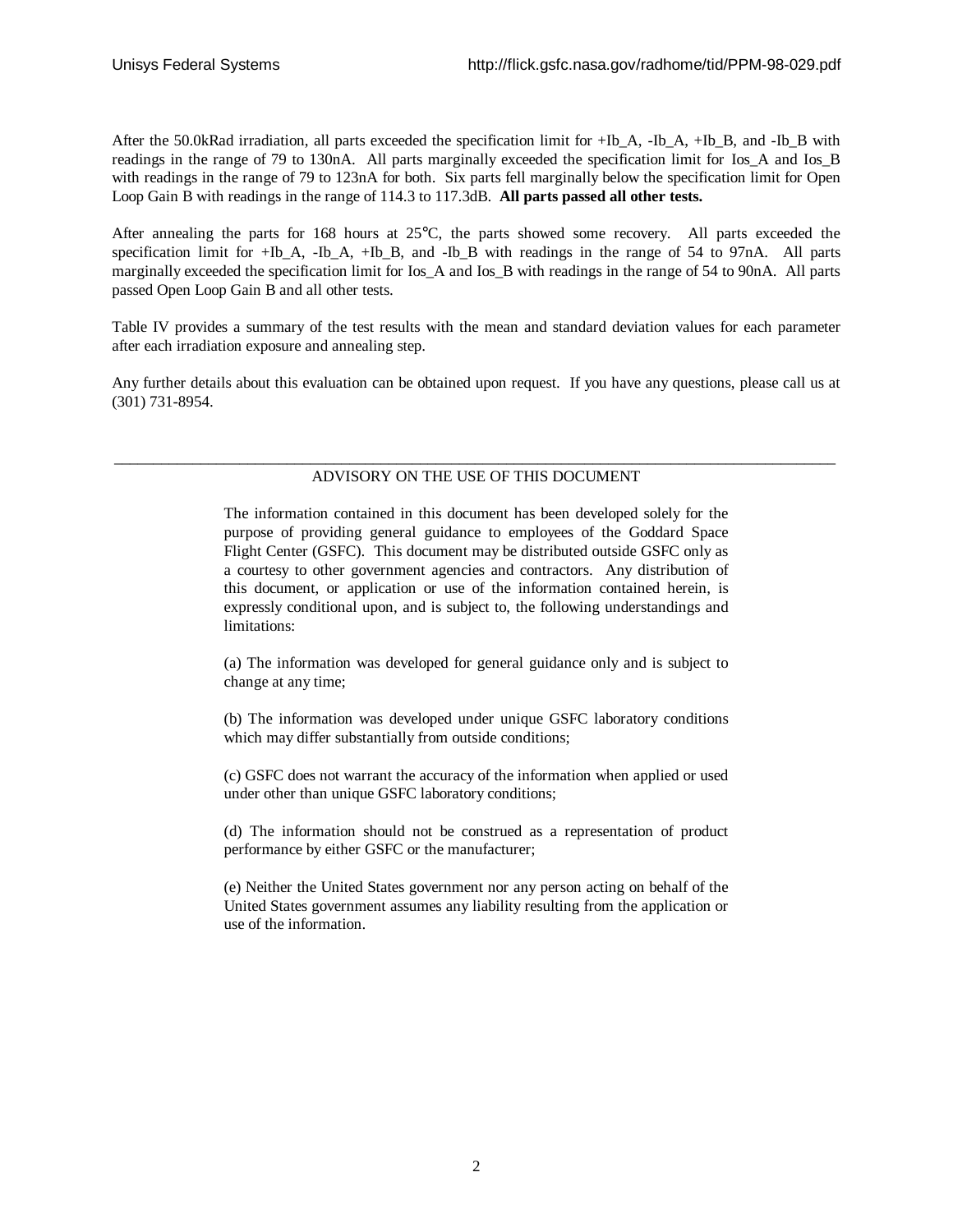



Notes:

- 1.  $V_+ = 15V \pm 0.5V$ ,  $V_- = -15V \pm 0.5V$ .  $V_{+IN} = 0.5V \pm 0.05V$ .
- 2. Both R =  $300\Omega \pm 5\%$ ,  $\frac{1}{4}W$ .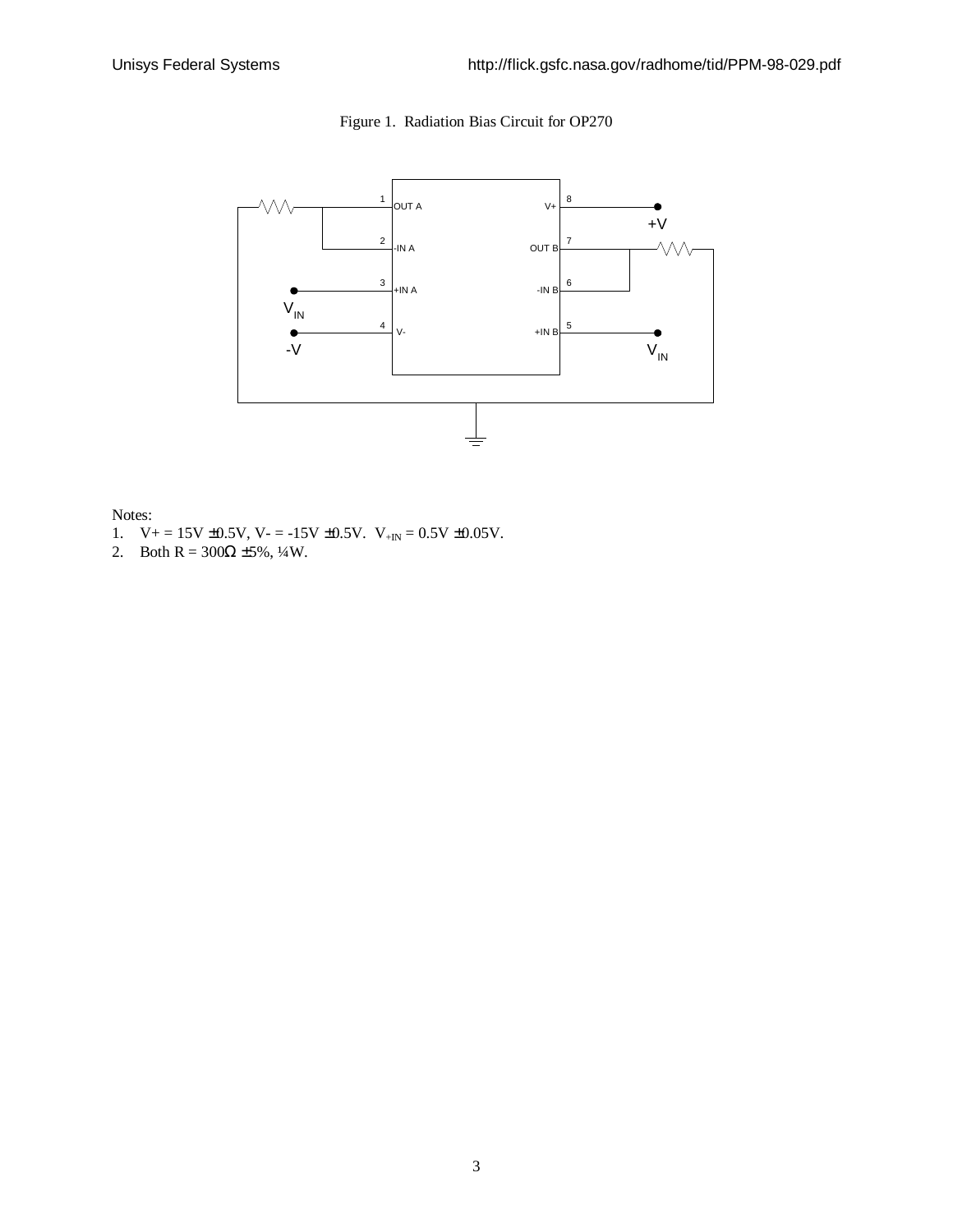| Generic Part Number:                 | <b>OP270</b>                         |  |  |  |  |  |  |  |
|--------------------------------------|--------------------------------------|--|--|--|--|--|--|--|
| <b>IRAC Part Number:</b>             | M5962/8872101PA                      |  |  |  |  |  |  |  |
| Charge Number:                       | M88544                               |  |  |  |  |  |  |  |
| Manufacturer:                        | <b>Analog Devices</b>                |  |  |  |  |  |  |  |
| Lot Date Code (LDC):                 | 9815                                 |  |  |  |  |  |  |  |
| <b>Quantity Tested:</b>              | 10                                   |  |  |  |  |  |  |  |
| Serial Number of Control Samples:    | 50, 51                               |  |  |  |  |  |  |  |
| Serial Numbers of Radiation Samples: | 52, 53, 54, 55, 56, 57, 58, and 59   |  |  |  |  |  |  |  |
| Part Function:                       | Dual Very Low Noise Precision Op Amp |  |  |  |  |  |  |  |
| Part Technology:                     | Bipolar                              |  |  |  |  |  |  |  |
| Package Style:                       | 8 Pin Dip                            |  |  |  |  |  |  |  |
| Test Equipment:                      | A540                                 |  |  |  |  |  |  |  |
| Test Engineer:                       | A. Duvalsaint                        |  |  |  |  |  |  |  |

#### TABLE I. Part Information

• The manufacturer for this part guaranteed no radiation tolerance/hardness.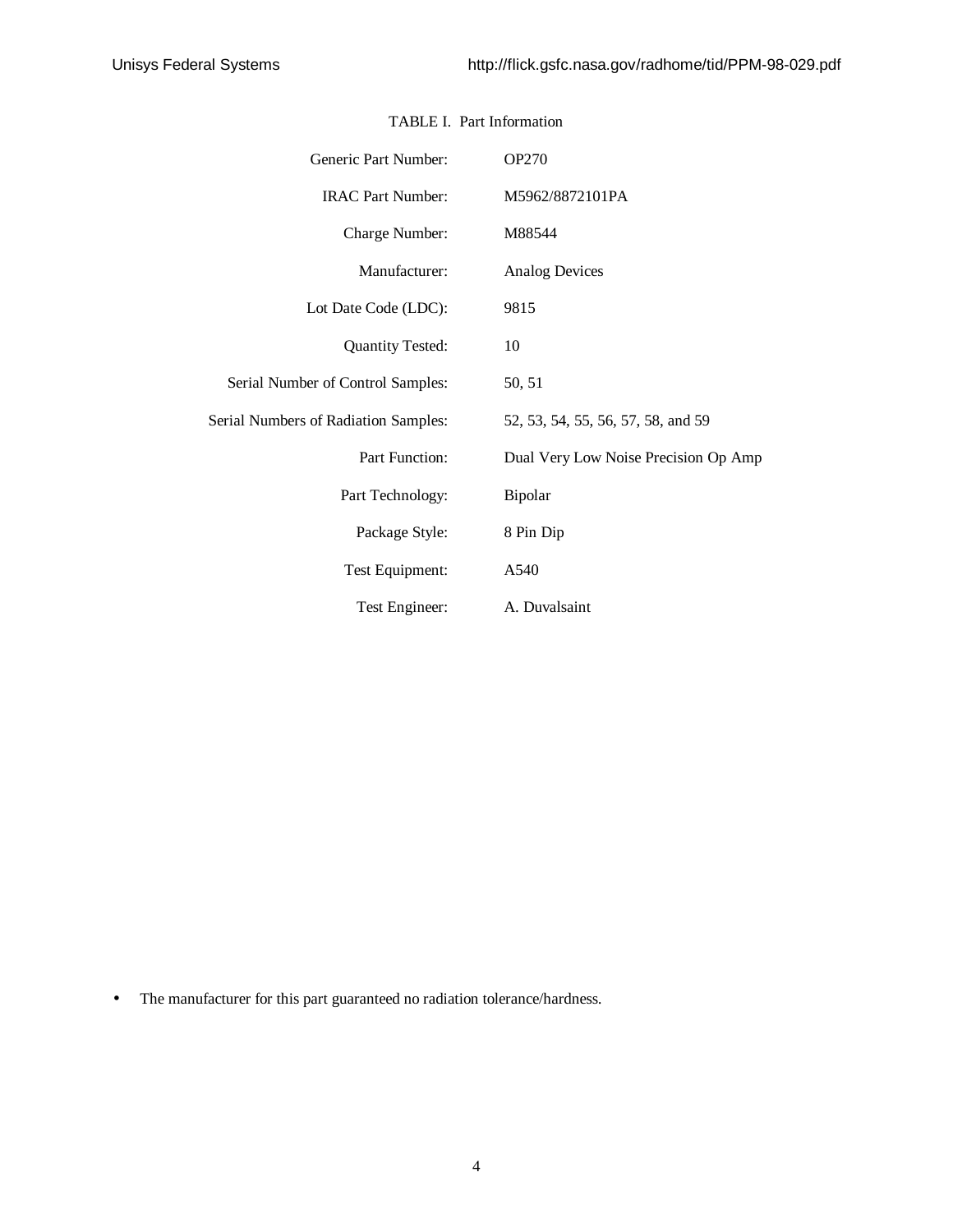|                 | TABLE II. Radiation Schedule for OP270                                                                                                                                                              |  |
|-----------------|-----------------------------------------------------------------------------------------------------------------------------------------------------------------------------------------------------|--|
|                 |                                                                                                                                                                                                     |  |
|                 |                                                                                                                                                                                                     |  |
|                 |                                                                                                                                                                                                     |  |
|                 |                                                                                                                                                                                                     |  |
|                 |                                                                                                                                                                                                     |  |
|                 |                                                                                                                                                                                                     |  |
|                 |                                                                                                                                                                                                     |  |
|                 |                                                                                                                                                                                                     |  |
|                 |                                                                                                                                                                                                     |  |
|                 |                                                                                                                                                                                                     |  |
|                 |                                                                                                                                                                                                     |  |
|                 |                                                                                                                                                                                                     |  |
|                 |                                                                                                                                                                                                     |  |
|                 |                                                                                                                                                                                                     |  |
|                 |                                                                                                                                                                                                     |  |
|                 |                                                                                                                                                                                                     |  |
|                 |                                                                                                                                                                                                     |  |
|                 |                                                                                                                                                                                                     |  |
|                 |                                                                                                                                                                                                     |  |
|                 | Effective Dose Rate = 50,000 RADS/14 DAYS=148.8 RADS/HOUR=0.04 RADS/SEC<br>The effective dose rate is lower than that of the individual radiation steps as it takes into account the time needed to |  |
| test the parts. |                                                                                                                                                                                                     |  |

PARTS WERE IRRADIATED AND ANNEALED UNDER BIAS, SEE FIGURE 1.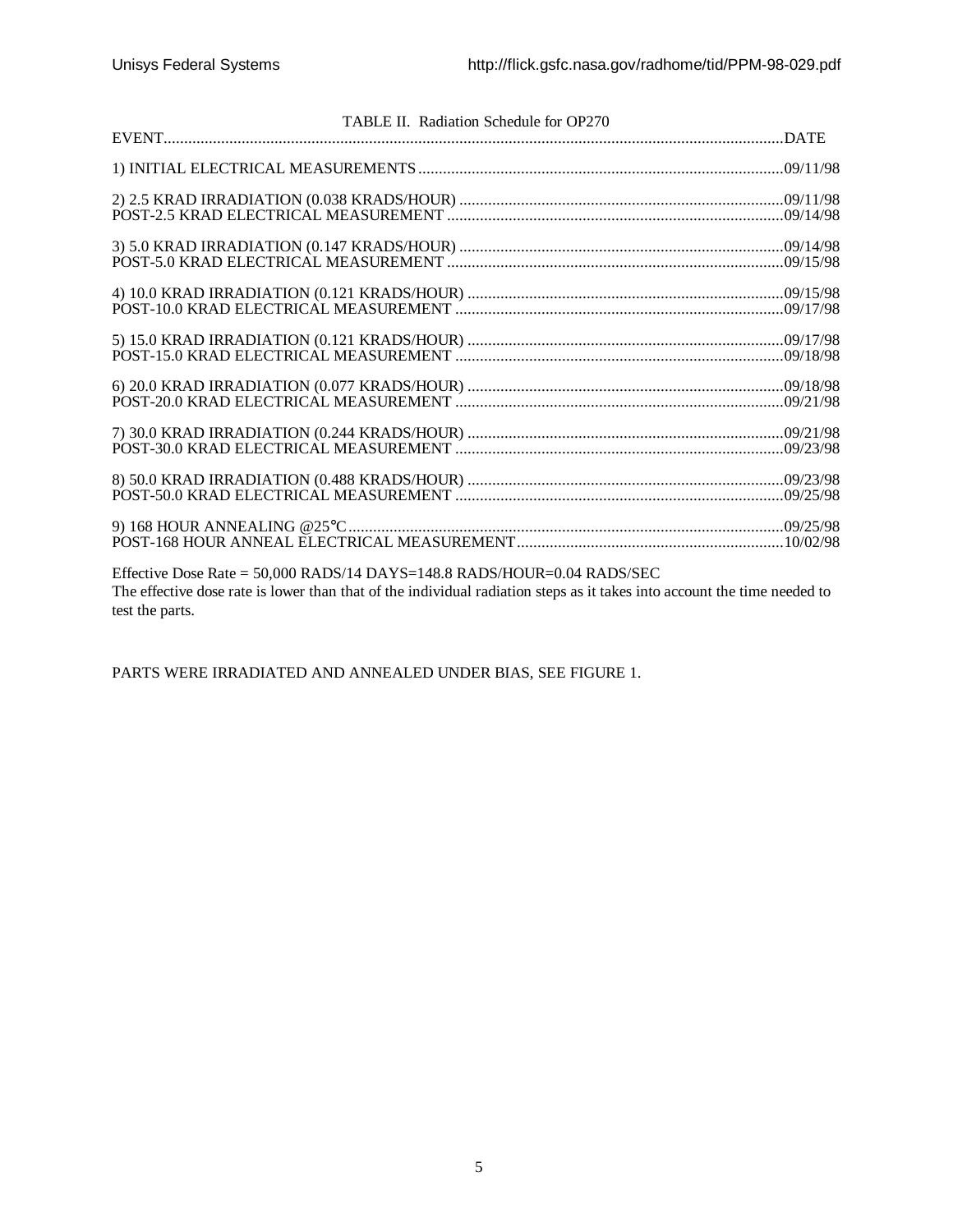| <b>Test</b>             |                         | Spec. Lim.   |                                               |         |           |
|-------------------------|-------------------------|--------------|-----------------------------------------------|---------|-----------|
| #                       | Parameter               |              | <b>Units Test Conditions /2</b>               | min     | max       |
| $\mathbf{1}$            | $+$ Icc                 |              | mA No Load                                    |         | 6.50      |
| $\mathbf{2}$            | -Icc                    |              | mA No Load                                    | $-6.50$ |           |
| 3                       | $V$ os_A                | $\mathbf{m}$ |                                               | $-75$   | 75        |
| $\overline{\mathbf{4}}$ | $V$ os_B                | $\mathbf{m}$ |                                               | $-75$   | 75        |
| 5                       | $+Ib-A$                 |              | $nA$ $V_{CM} = 0V$                            | $-20$   | 20        |
| 6                       | $-Ib_A$                 |              | $nA$ $V_{CM} = 0V$                            | $-20$   | 20        |
| $\overline{7}$          | $+Ib$ <sub>B</sub>      |              | $nA$ $V_{CM} = 0V$                            | $-20$   | 20        |
| 8                       | $-Ib$ <sub>B</sub>      |              | $nA$ $V_{CM} = 0V$                            | $-20$   | 20        |
| 9                       | Ios A                   |              | $nA$ $V_{CM} = 0V$                            | $-10$   | 10        |
| 10                      | $I$ os_ $B$             |              | $nA$ $V_{CM} = 0V$                            | $-10$   | <b>10</b> |
| 11                      | <b>CMRR A</b>           |              | $dB$ $V_{CM} = \pm 11V$                       | 106     |           |
| 12                      | <b>CMRR B</b>           |              | $dB$ $V_{CM} = \pm 11V$                       | 106     |           |
| 13                      | $+Swing_A$              |              | $V R_L^3 2kW$                                 | 12      |           |
| 14                      | -Swing_A                |              | $V R_L^3 2kW$                                 |         | $-12$     |
| 15                      | $+$ Swing_B             |              | $V R_L^3 2kW$                                 | 12      |           |
| 16                      | -Swing_B                |              | $V R_L^3 2kW$                                 |         | $-12$     |
| 17                      | <b>Open Loop Gain A</b> |              | $dB V_{O} = \pm 10V$ , $R_{L} = 10kW$         | 117.5   |           |
| 18                      | <b>Open Loop Gain B</b> |              | $dB V_{O} = \pm 10V$ , $R_{L} = 10kW$         | 117.5   |           |
| 19                      | P PSRR A                |              | $dB V_S = +4.5V$ to +18V                      | 109     |           |
| 20                      | P_PSRR_B                |              | $dB V_S = +4.5V$ to +18V                      | 109     |           |
| 21                      | N PSRR A                |              | $dB V_s = -4.5V$ to -18V                      | 109     |           |
| 22                      | N PSRR B                |              | $dB$ <sub>N<sub>S</sub> = -4.5V to -18V</sub> | 109     |           |
| $\mathbf{A}$            | Slew Rate /3            |              | $V/ms$ $A_{VCL}$ = +20, $R_L$ = 10kW          | 1.7     |           |
| $\, {\bf B}$            | Slew Rate /3            |              | $V/ms$ $A_{VCL}$ = +20, $R_L$ = 10kW          | 1.7     |           |

#### Table III. Electrical Characteristics of OP270 /1

Notes:

1/ These are the manufacturer's non-irradiated data sheet specification limits. The manufacturer provided no postirradiation limits at the time the tests were performed.

 $2/V_s = +15V$ ,  $R_s = 50\Omega$  unless otherwise specified.

3/ Slew rate was measured with a bench setup.